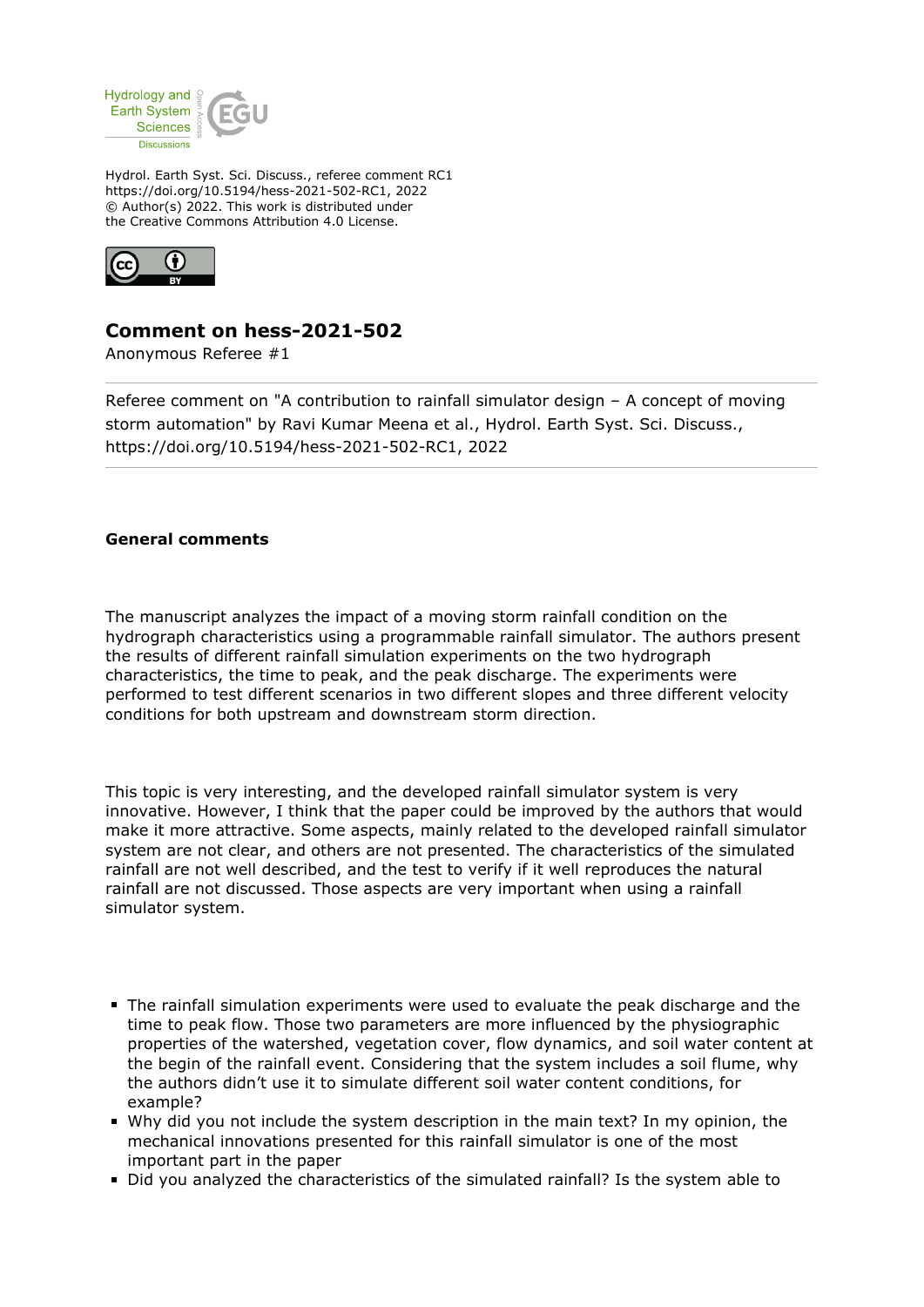simulate a natural rainfall?

## **Specific comments**

[L.25] More recent rainfall simulators have been developed but are not mentioned in the manuscript. Please add more recent references.

[L.64] The system description is not complete. What is the high of the system? Which intensities is the systems able to simulate? How did you verify if the system reproduces a real rainfall event? Did you verify the raindrops distribution? The characteristic of the simulated rainfall should be verified using a disdrometer, for example. The authors say that the system simulated "Near natural rainfall conditions" (abstract L.6], but I don't know what it means. The raindrop distribution should be investigated for all the simulated area.

[L.104] What is the system pression? What is the intensity of the simulated rainfall?

[L.112] What is "Appendix C"? It is not presented in the paper.

[L.120] What are the values for the coefficient of uniformity? Did you test the uniformity of the simulated rainfall for different rainfall intensities?

[L.125] How did you considered the wind effect during rainfall simulations? Is there any protection?

[L.125] Is there any change of the soil surface after each experiment? Is there any change of the roughness, for example?

[L.141] What is the mean intensity of the simulated rainfall? Why are you simulating this intensity?

[L.147] How did you chose the rainstorm movement velocity?

[L.133] Please change "strom" to storm.